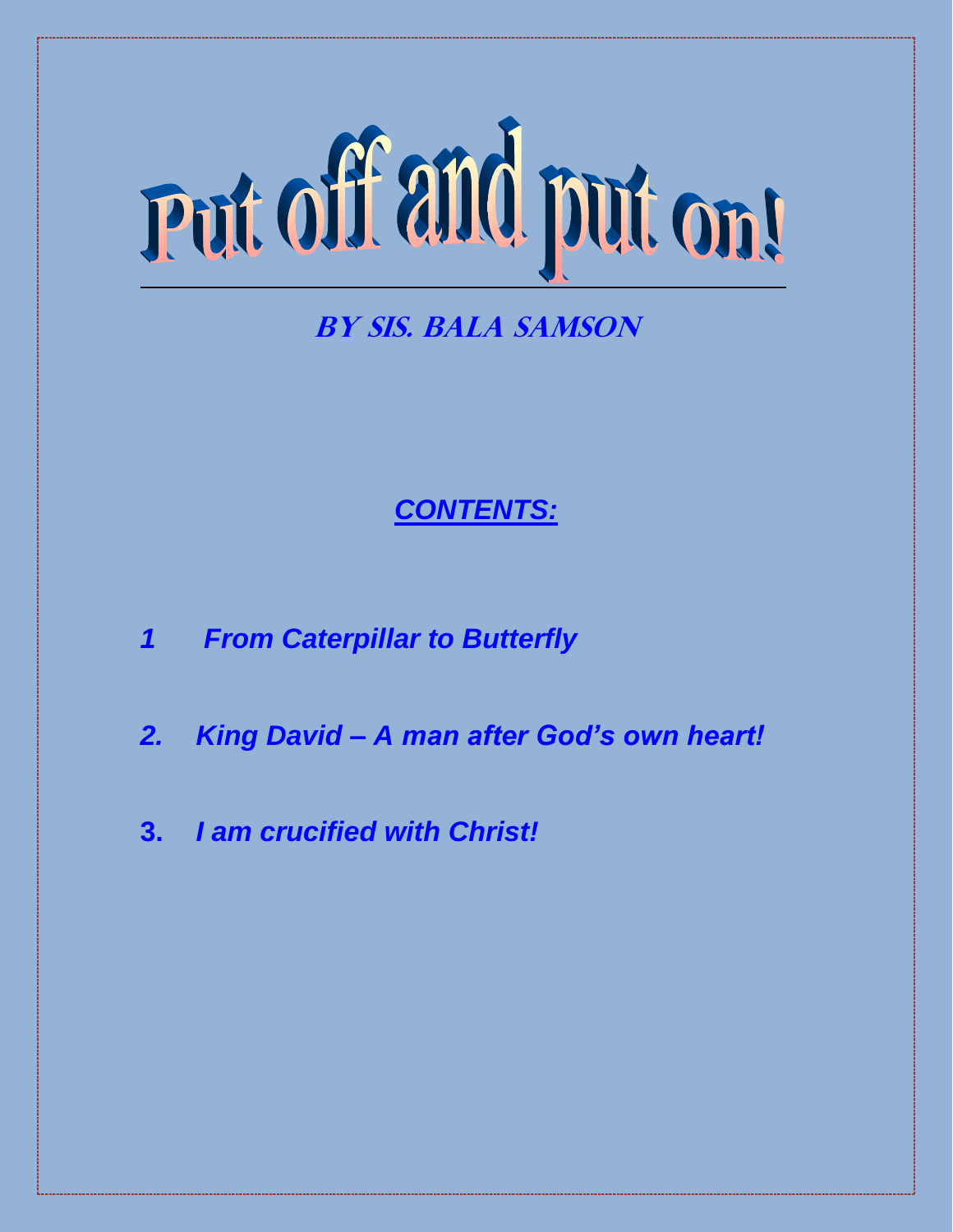### *CHAPTER ONE*

#### *From Caterpillar to Butterfly!*

- *Romans 12:1"I beseech you therefore, brethren, by the mercies of God, that you present your bodies a living sacrifice, holy, acceptable to God, which is your reasonable service.*
- *2 And do not be conformed to this world, but be transformed by the renewing of your mind, that you may prove what is that good and acceptable and perfect will of God.*

As I was preparing for the three days 'ABIDE IN CHRIST' - 'fire camp' where I had to preach on the theme **'SPIRITUAL TRANSFORMATION',** I decided to put the revelations that God gave me in writing; eventually this book was birthed.

In order to renew or revamp anything, we got to first clear the old stuff in order to replace it with fresh new ones. Out side changes in not enough, changes should take place thoroughly - in and out. What we feed our mind with is most important to form good thinking! Anybody listening?

Florence Nightingale, Founder of modern nursing and known as the 'Lady with a lamp', got saved at the age of 16; while reading a wonderful book, she experienced a spiritual new birth. A few months after that she heard God say, I HAVE CHOSED YOU TO SERVE ME.' On February 7, 1827 she wrote in her diary, 'God called me to serve Him' and thereafter she set aside  $7<sup>th</sup>$  of every month for self examination and deep prayer. This is what you call as renewing the mind! Constant self examination is a must in order to discern the evil thoughts and annihilate it completely. Setting aside a day of fasting and prayer during the week is a healthy practice that would keep you close to God. It is not enough that you throw away the bad stuff, it should be replaced with good stuff! Are you hearing me?

It should come as no surprise that law enforcement officials tell us that over 95% of convicted rapists were heavily involved in pornography. If what goes in is bad, dirty, unhealthy, then our actions would reflect them. If, on the other hand, we feed our mind with good and right things, then the output would also be clean and pure. Friend, just take a stock of the T.V shows you watch, books and magazines you read, movies you attend, song lyrics you listen to, etc., conversations with close people you move with and overall evaluate the input into your mind. Your thoughts and words would say it all!

• Paul said Romans 8: 5 'For those who live according to the flesh set their minds on the things of the flesh, but those *who live* according to the Spirit, the things of the Spirit. 6 For to be carnally minded *is* death, but to be spiritually minded *is* life and peace.

The best illustration that I can take is from the life-cycle of the butterfly; the metamorphosis of the butterfly consists of the following stages: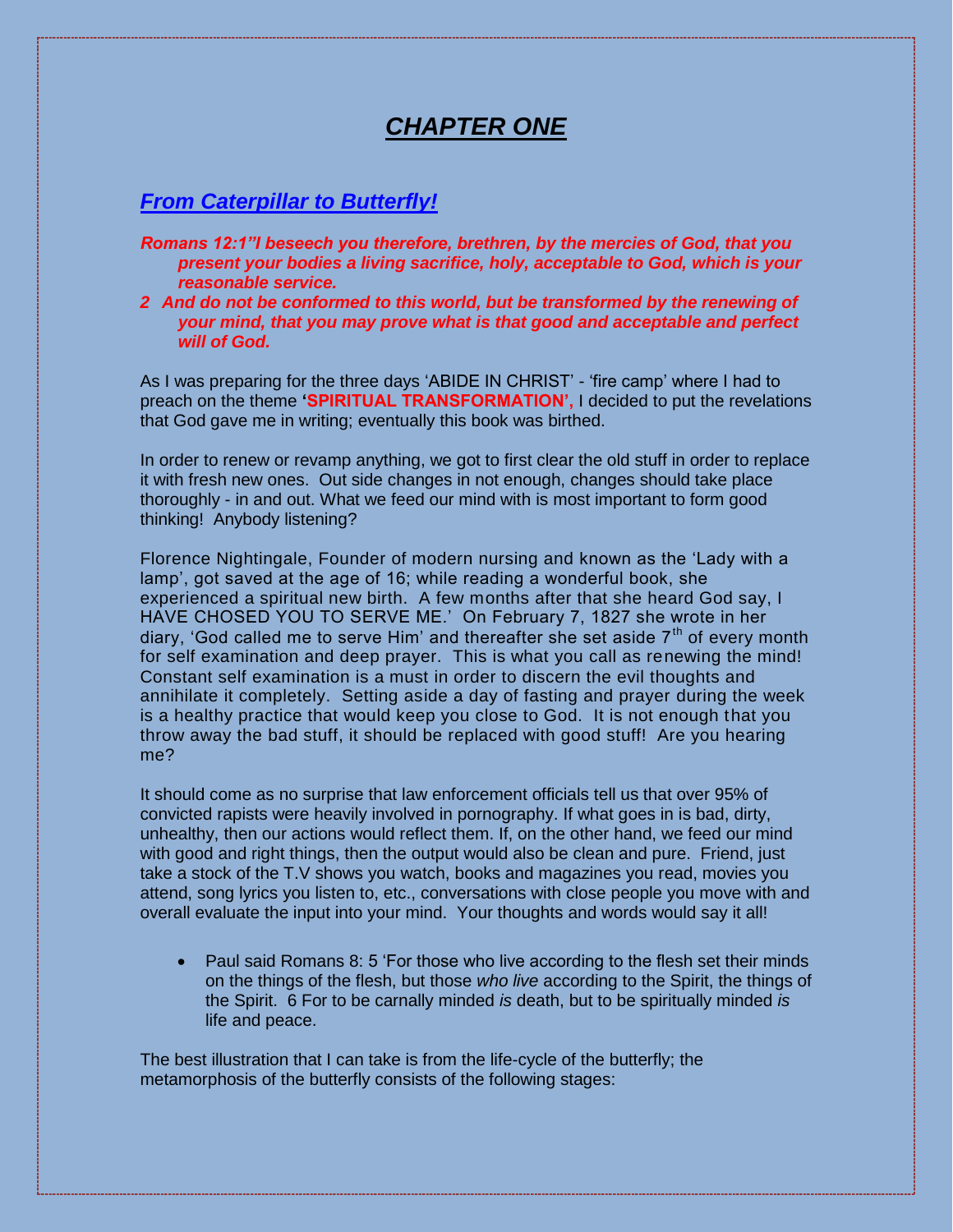- Egg
- **Caterpillar**
- Pupa
- Butterfly.

We all got to shed away our old habits and life just like the way the caterpillar sheds its skin in order to evolve into a stunning and astounding, beautiful butterfly! Apostle Paul said:

Ephesians 4:22 "that you put off, concerning your former conduct, the old man which grows corrupt according to the deceitful lusts,

23 and be renewed in the spirit of your mind,

24 and that you put on the new man which was created according to God, in true righteousness and holiness."

Did you notice the words 'put on' and 'put off?'

There are many people who throw away idols and embrace Christianity. Good, but we got to further do something more as well, we got to fill our mind and life with the 'Word of God'. Many stop with just conversion and water baptism, no wonder they do not taste the 'abundance' promised by Jesus.

Apostle Paul said:

Romans 13:13 "Let us walk properly, as in the day, not in revelry and drunkenness, not in lewdness and lust, not in strife and envy. 14 But put on the Lord Jesus Christ, and make no provision for the flesh, to *fulfill its* lusts." Observe the words 'put on the Lord Jesus Christ!'

Let me explain the life cycle of the butterfly so that you understand the message clearly:

**The first Stage: Egg**: Butterfly eggs are usually laid on the leaves of plants and they are the size of sesame seeds.

#### *The Second Stage: Caterpillar*

When the egg finally hatches, the caterpillar emerges and their primary work is to eat and eat and eat. When they start eating, they instantly start growing and expanding. They grow by "molting" (shedding the outgrown skin) several times while it grows.

While meditating upon this caterpillar, God gave me many revelations. During our 'Abide in Christ' – fire camp meetings, we normally serve lunch after the completion of the message and that would be around 4 pm in the evening. Though they huffed and puffed over this issue; yet we stayed firm, if not people would go away for a siesta after lunch dumping the message. Anybody listening? Many Christians refuse to promote to the butterfly stage and love to hang on to the caterpillar

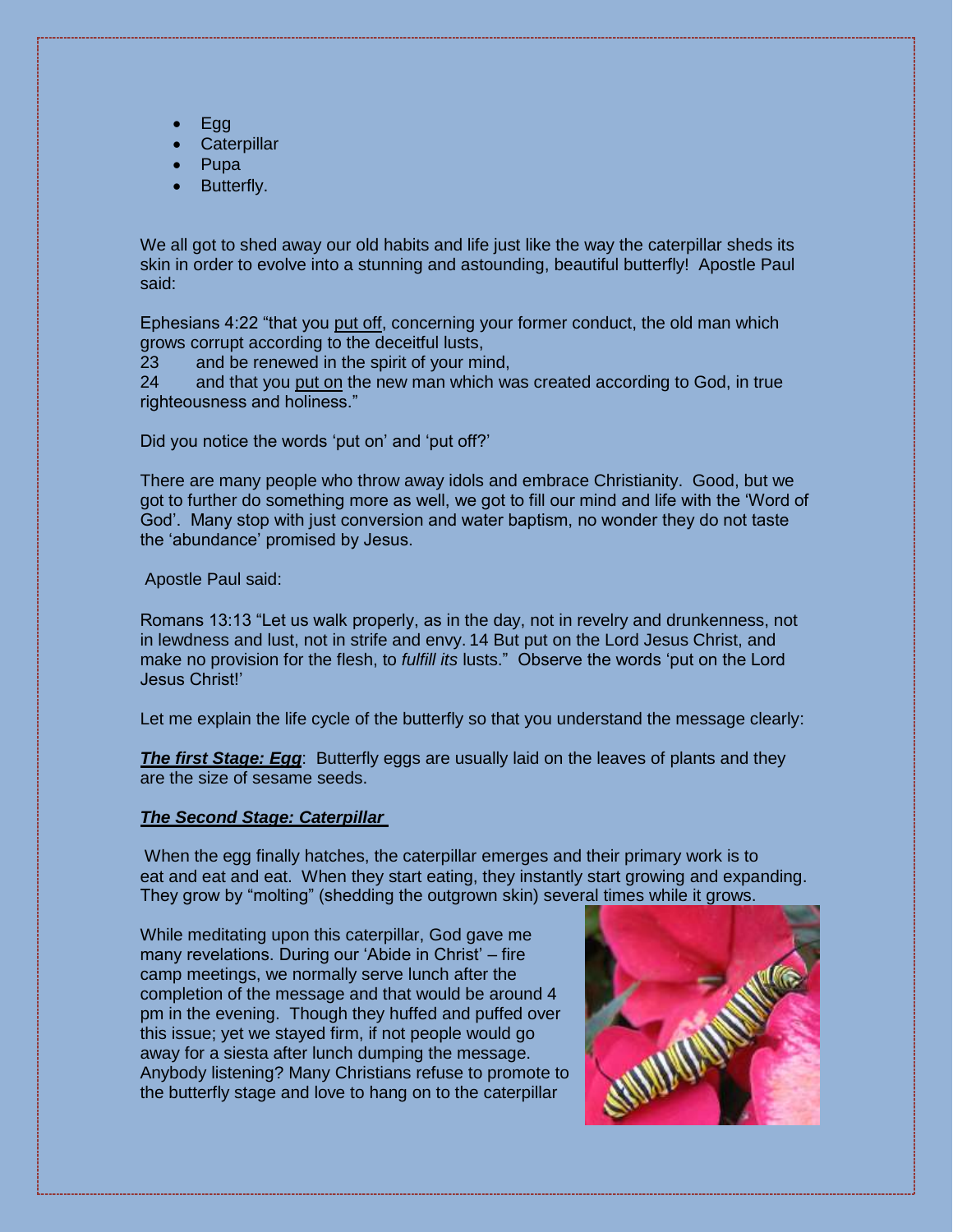stage, as they eat and eat and eat. Let us shed the skin of the caterpillar and get on to the next stage!

#### *The Third Stage: Pupa*



When the caterpillar is full grown and stops eating, it

becomes a pupa.

Depending on the species, the pupa may be suspended under a branch, hidden in leaves or buried underground. The pupa is protected inside a cocoon of silk, it may look like nothing is going on but big changes are happening inside. Special cells that were present in the larva are now growing rapidly. They will become the legs, wings, eyes and other parts of the adult butterfly. Many of the original larva cells will provide energy for these growing adult cells. This stage can last from a few weeks, a month or even longer. Some species have a pupa stage that lasts for two years.

- I am speaking to someone who is going through a long period of waiting or silence in their life; may be you are in the 'pupa stage.' God is working on the inside! Be still and wait for God to bring you out, we see something more as well in this stage; the pupa stays hidden. Are you there? The Bible says:
	- 1 Peter 5:6'Therefore humble yourselves under the mighty hand of God, that He may exalt you in due time,
	- casting all your care upon Him, for He cares for you.'

Stay hidden until God brings exalts you!

#### *The fourth stage: BUTTERFLY:*

Finally after the adult butterfly is fully formed, the butterfly emerges out of the pupa. When the butterfly first emerges from the pupa, both of the wings are soft and folded against its body. This is because the butterfly had to fit all its new parts inside of the pupa, slowly it starts flapping and flying. It is said that a butterfly visits a flower 400 times to gather a spoon full of honey. The gorgeous butterflies flapping their wings and sitting over the flowers for honey are a lovely sight to behold! Likewise, we should all get transformed from being 'greedy caterpillars' to 'gorgeous butterflies!' Amen.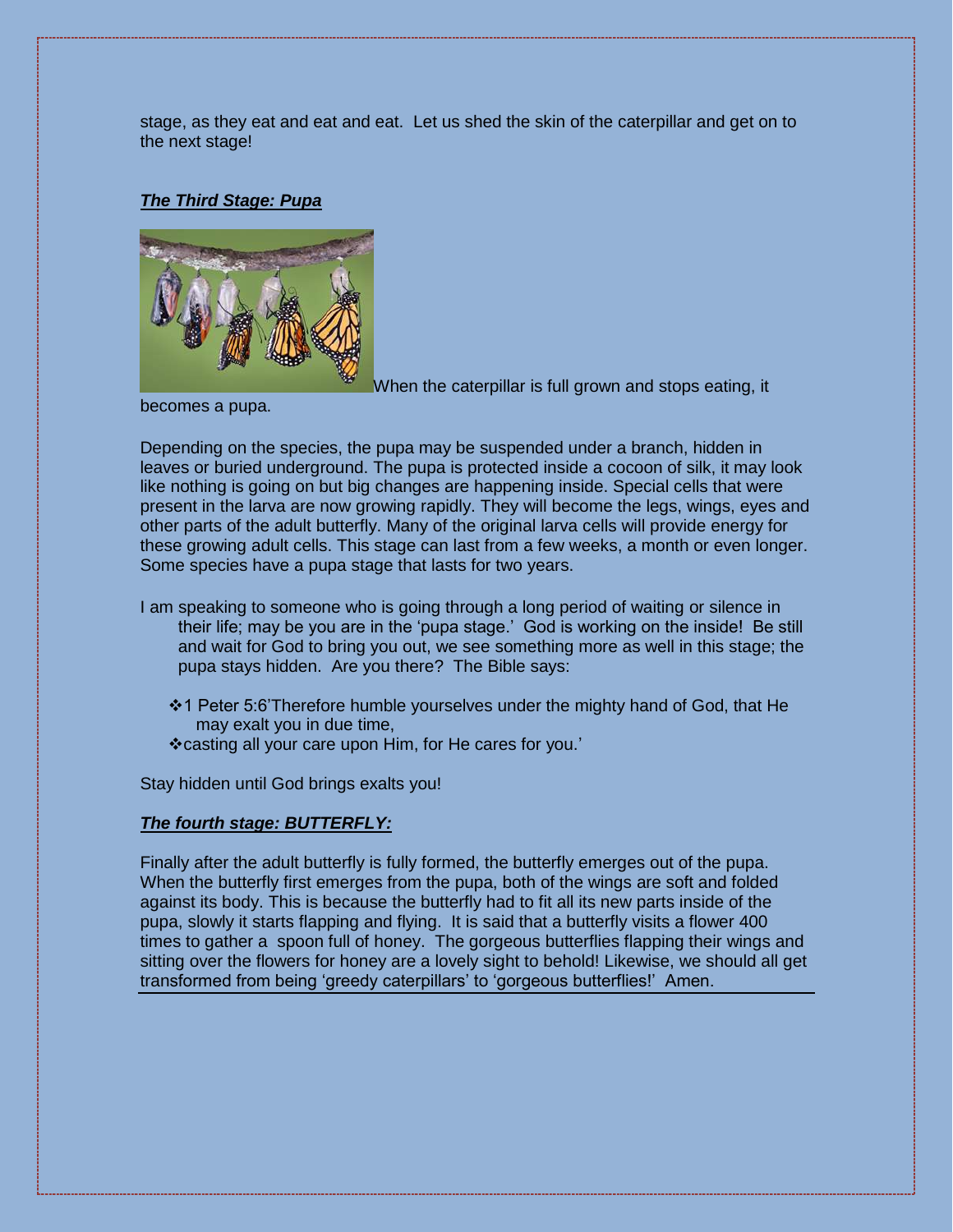# *CHAPTER TWO*

# King David - A Man After God's Own Heart

Metamorphosis of a shepherd boy David to king of Israel and Judah!



*1 Chronicles 28:1"Now David assembled at Jerusalem all the leaders of Israel: the officers of the tribes and the captains of the divisions who served the king, the captains over thousands and captains over hundreds, and the stewards over all the substance and possessions of the king and of his sons, with the officials, the valiant men, and all the mighty men of valor. "*

I have been very fascinated by David and the way he managed to capture the heart of God; despite myriads of weaknesses in him. God calls him, 'man after my own heart!' Boy, this is awesome! The history of David is spread across in the two books of Samuel, as well as two books of Kings and Chronicles. We have heaps of information about David from the book of psalm penned by him. So fascinated with David, years back, I prayed, 'Lord, scoop it all up for me into a single bowl, so I can drink of it !' The Lord did help me! I have preached many sermons on this great man of God and today I just want to take you to the end of his life from where we will catch glimpses of this lovable character who touched the heart of the Messiah.

In the above scripture, we see king David stand in the assembly of no ordinary men: but leaders of Israel, officers, captains, officials, valiant men and mighty men of valor; they were all his own people. He had a huge regiment of officers now! God picked him up as a shepherd boy and had made him a king with a strong troop now. Is there anything impossible for the Lord? I am speaking to someone reading this message right now, if you are going through period of draught in your ministry, business or life, let this message pick you up! The Bible says, "He raises the poor from the dust *And* lifts the beggar from the ash heap, To set *them* among princes And make them inherit the throne of glory." (1 Samuel 2:8) Hallelujah!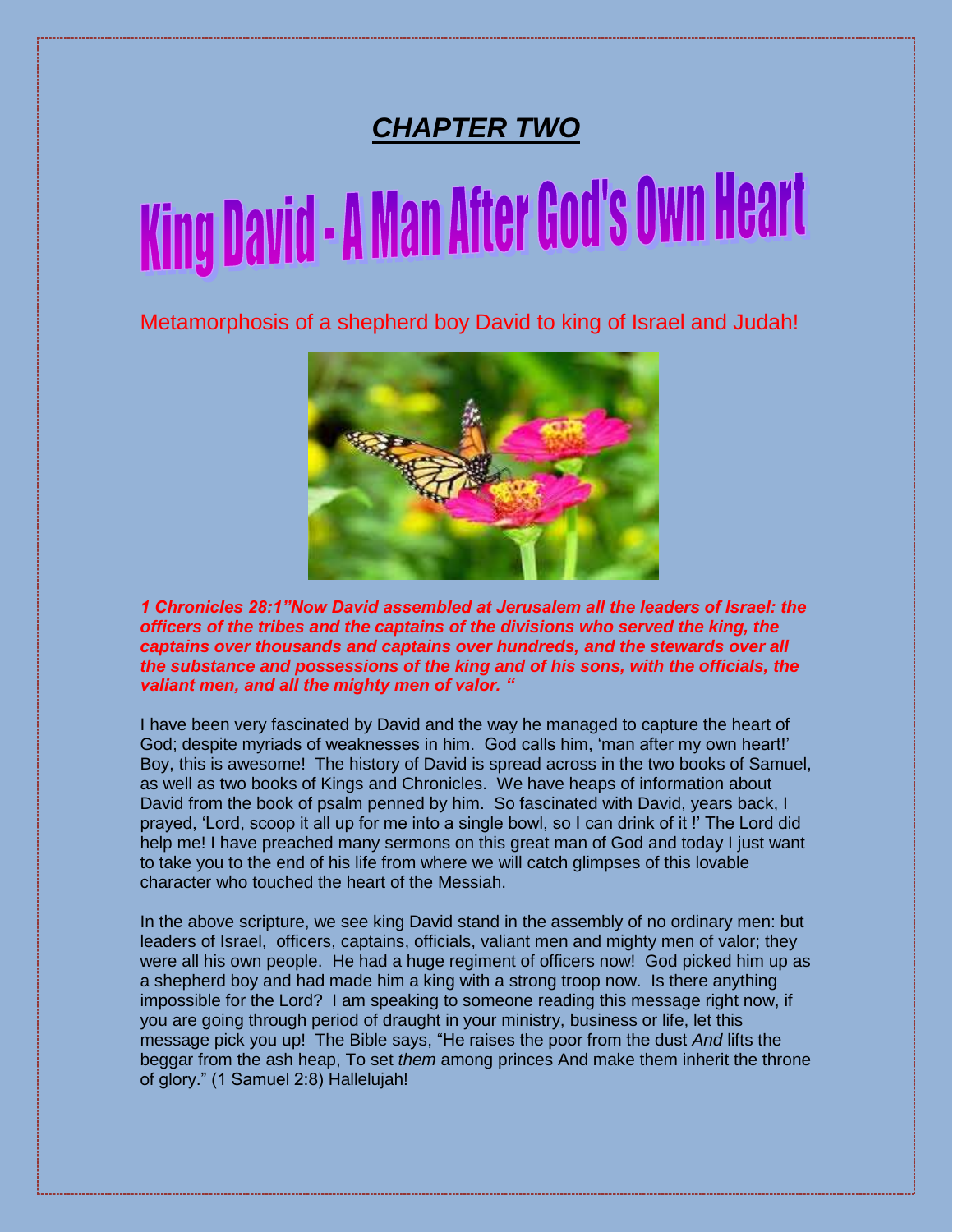"In a boot camp, a recruit begins his metamorphosis into an effective soldier!" Basic Training – often called boot camp – prepares recruits for all elements of service: physical, mental and emotional. The purpose of this training isn't to "break" recruits but to make them sturdy, steely and strong to perform their respective roles to perfection without buckling down to pressure. Every Christian needs this; without which we would be like wobbly, shaky, unsteady reeds!

David did not arrive to the present status as king without pain, God had to take him through many mountains and valleys in the interim period before David arrived to this stage! Apostle Paul said: "…we also glory in tribulations, knowing that tribulation produces perseverance; and perseverance, character; and character, hope."(Romans 5:3, 4) Like gold is refined in fire, fine character is formed through severe afflictions! There was a period when David stood alone with none by his side! When David had to finally part with his friend Jonathan, that was the last straw that David could bear. He wept miserably; read this: 1 Chronicles 20:41"David arose from *a place* toward the south, fell on his face to the ground, and bowed down three times. And they kissed one another; and they wept together, but David more so." Separation is necessary for consecration! Do you hear me? 1 Samuel 21: 1"Then came David to Nob to Ahimelech the priest: and Ahimelech was afraid at the meeting of David, and said unto him, Why art thou alone, and no man with thee? " There was no man with David! When everybody else leaves you, God walks into your life! Glory to Him! If you today you stand rejected, ignored, ostracized by your own beloved family, fear not, may be God has got a greater purpose in your life!

As I look back over a decade of walk with my God, He sure has humbled me through plethora of disappointments, failures and delays; all these have not broken me but built me into a strong person today. Glory to Jesus! Friend, if we do not yield to God, He knows pretty well to handle us and bring us to shape! Beware! I aggressively pursued in releasing my 'devotional books' and spent considerable time at the printer's office and had mega plans for the distribution and sales. God had different plans though. After the printing of the first set of books, which were gorgeous, we as a group went to a mega church and had our sales counter there. In the sweltering heat, we stood their anxiously but not a single soul turned to look at my colorful books. Not even a glance. I was shattered! Subsequent prints were also shelved and I sobbed at His feet, 'Lord, did I not proceed into this project according to your Word, then why do I have to go through this humiliation?' It took me three years to understand that He had a different channel to publish my 'Daily Delight devotions' and that was through the internet. Amen. Patience! Without which we would go bonkers! Today, orchestrated by God Himself, my devotions reach the 'inbox' of thousands of readers around the globe! A platform that came through many tears and pain! The best method is to calmly and humbly follow Him.

Isaiah 55:8" For My thoughts *are* not your thoughts, Nor *are* your ways My ways," says the LORD."

#### **HUMILITY:**

Look at the man's demeanor then and now! This was David's farewell speech to the people of Israel and he was not the ruddy, handsome, valiant, smart, young man anymore; instead here we meet an old king, who had to leave his bed and come to his people to bid farewell. Age, infirmities, betrayal, death of his son and much more has mellowed him and humbled him extremely! 1 Chronicles 28:2 says, "King David rose to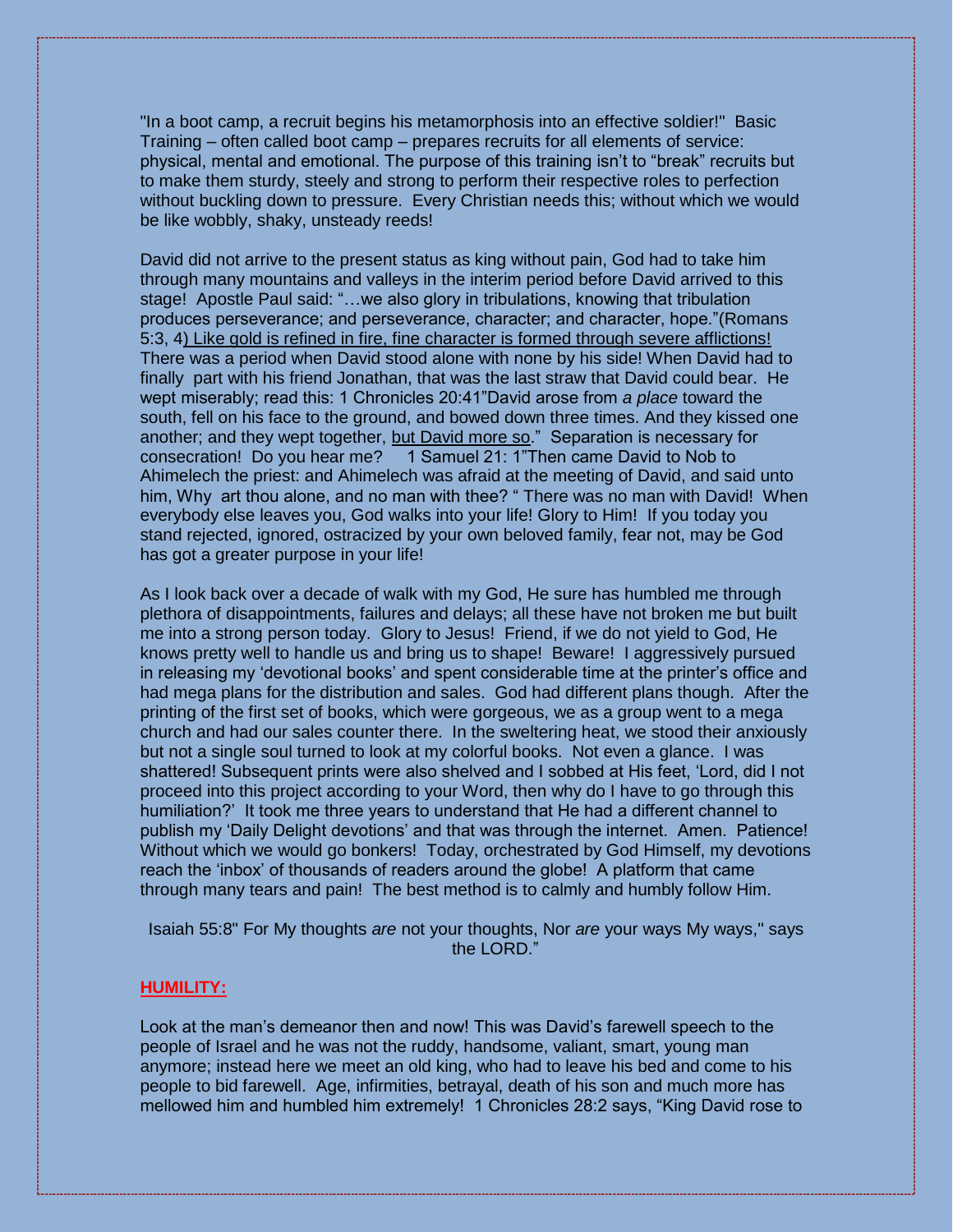his feet and said, 'Hear me, my brethren and my people..'" He addressed them as his brethren! Let me take you back to a time, when David boisterously and arrogantly commanded Joab his commander to count the army, for which Joab answered: (**1**  Chronicles 21 :3) "May the LORD make His people a hundred times more than they are. But, my lord the king, *are* they not all my lord's servants? Why then does my lord require this thing? Why should he be a cause of guilt in Israel?" Joab referred to the army as David's servants and now David called them his brethren! A sure change in attitude!

Apostle Paul said: " I beseech you to walk worthy of the calling with which you were called, with all lowliness and gentleness, with longsuffering, bearing with one another in love.." (Ephesians 4: 1,2) Today, we see none of these godly traits in the church, instead we have hot arguments over who is to lead the worship or do the opening prayer, bureaucracy and jostling for power. Oh yes, I am not talking about the parliament house, I am talking about the Lord's House! Our conscience is not pricked because we are in a delicious languor - NONE read the Bible! People have their favorite website to pick up promise words, blessing messages and they live in a dreamland of comfort. None point 'hell' to them. For fear that harsh preaching might potentially jeopardize the relationship with the people, many preachers pour honey into the ears of the people. *That is spineless, unjust and unloving leadership!*

#### *PATIENCE:*

Let me quote from the book of James here:

- **James 1**:3 knowing that the testing of your faith produces **patience**.
- 4 But let **patience** have its perfect work, that you may be perfect and complete, lacking nothing.

#### *Forbearance and patience are the virtues that we all need to develop!*

After the death of king Saul, David did not hurry to usurp the throne, but as a seasoned leader, we see his patience and wisdom as he walks in the way of the Lord. David did not depend upon his acute brain or experience, but he knelt down and went to the Lord to show the way, read: 2 Samuel 2:1"And it came to pass after this, that David enquired of the LORD, saying, Shall I go up into any of the cities of Judah? And the LORD said unto him, Go up. And David said, Whither shall I go up? And he said, Unto Hebron. " This is an awesome incident in the life of David which teaches each one of us to go to the Lord when we are at cross roads and not run to the phone. Do you hear me? Be sure of an answer from the Lord; if not are Christianity is of no value. No fun in wearing big cross around your neck! Expect God to speak with you! Are you listening? Confidently he wrote: "I will call upon the LORD, *who is worthy* to be praised; So shall I be saved from my enemies." (Psalm 18:3) Christians would not be in police stations seeking for help, if they trusted their Lord for protection!

Coming back to the subject, David obeyed the voice of the Lord and stayed in Hebron and here we see the people of Judah come to David and anoint him king over Judah. Anointing follows obedience!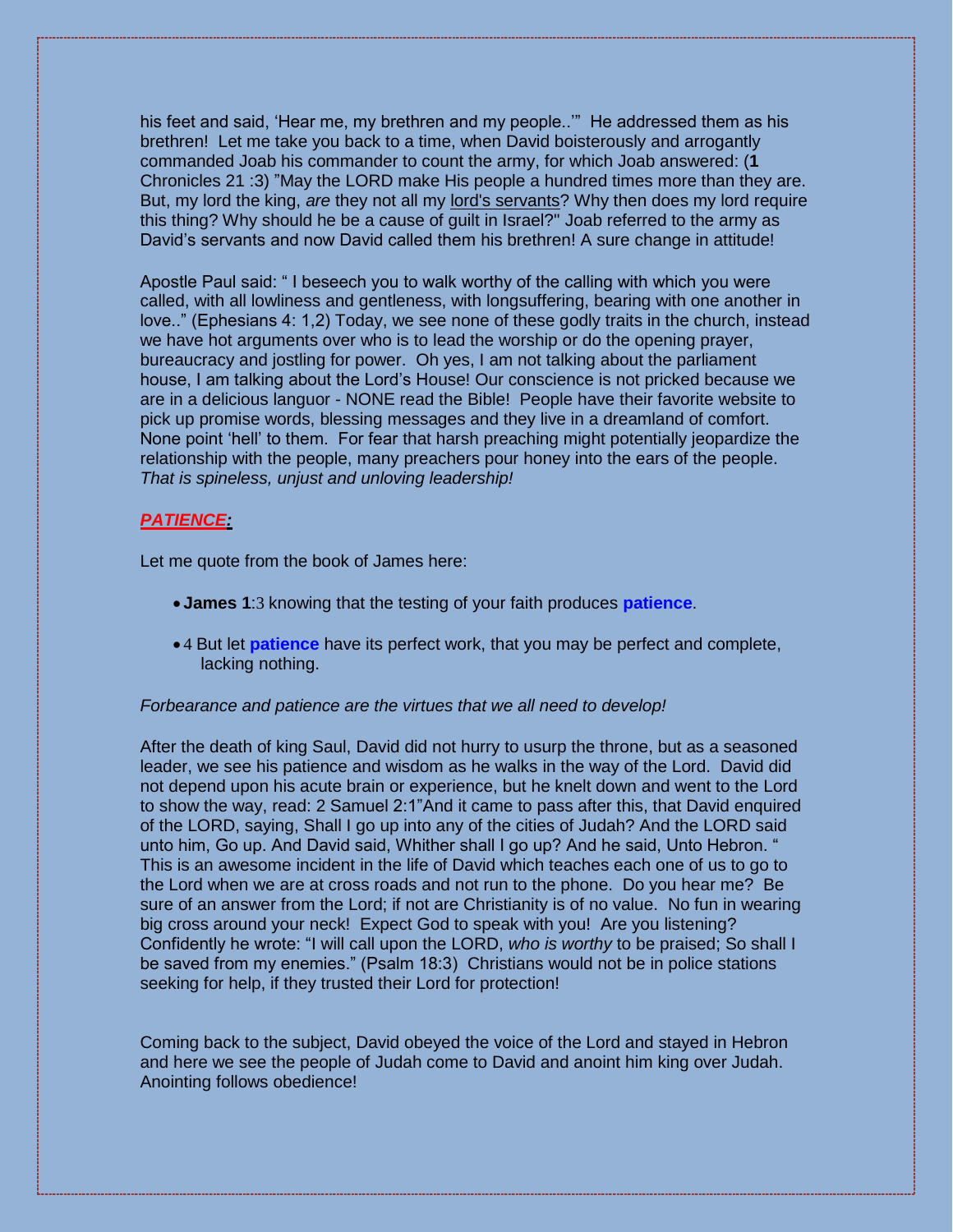Verse 4 "And the men of Judah came, and there they anointed David king over the house of Judah. And they told David, saying, That the men of Jabeshgilead were they that buried Saul."

Patiently David waits for God's timing to anoint him king over Israel and Judah.

#### **WISDOM OF DAVID**:

Without brashly grabbing the throne, tactfully, patiently and wisely, David handles the situation. The Bible says: (Proverbs 16:20) "He that handleth a matter wisely shall find good: and whoso trusteth in the LORD, happy is he. " He sent messengers unto the men of Jabeshgilead and said: "Therefore now let your hands be strengthened, and be ye valiant: for your master Saul is dead, and also the house of Judah have anointed me king over them." ( 2 Samuel 2:7) Wicked Abner plots subtly and makes Ishbosheth the son of Saul, king over Israel. Still David waited patiently! Such unique qualities exudes the presence of God!

(2 Samuel 2:11) "And the time that David was king in Hebron over the house of Judah was seven years and six months." Finally, at the appointed time, "all the elders of Israel came to the king to Hebron; and king David made a league with them in Hebron before the LORD: and they anointed David king over Israel. David was thirty years old when he began to reign, and he reigned forty years."(2 Samuel 5:3, 4) A grand finale indeed!

**FEAR OF GOD :** Having experienced God not only as his loving Savior but he also knew Him as a 'Consuming Fire' and thereby strictly David instructs his son Solomon to obey the commandments of God:

Never take God's grace and love for granted! I am speaking to someone out there! Observe the words of David closely:

- 1 Chronicles 28:8"Now therefore in the sight of all Israel the congregation of the LORD, and in the audience of our God, keep and seek for all the commandments of the LORD your God: that ye may possess this good land, and leave it for an inheritance for your children after you for ever."
- And thou, Solomon my son, know thou the God of thy father, and serve him with a perfect heart and with a willing mind: for the LORD searcheth all hearts, and understandeth all the imaginations of the thoughts: if thou seek him, he will be found of thee; **but if thou forsake him, he will cast thee off for ever. ;**

As David commands his Solomon, we got to also 'know our God!' What does He expect of us? 1 John 5:3" For this is the love of God, that we keep His commandments. And His commandments are not burdensome."

#### **PASSION OF DAVID FOR HIS GOD:**

David exhibited his passion, affection for God with his deeds! Our faith would be dead without works! David said: 1 Chronicles 29:1"….the temple *is* not for man but for the LORD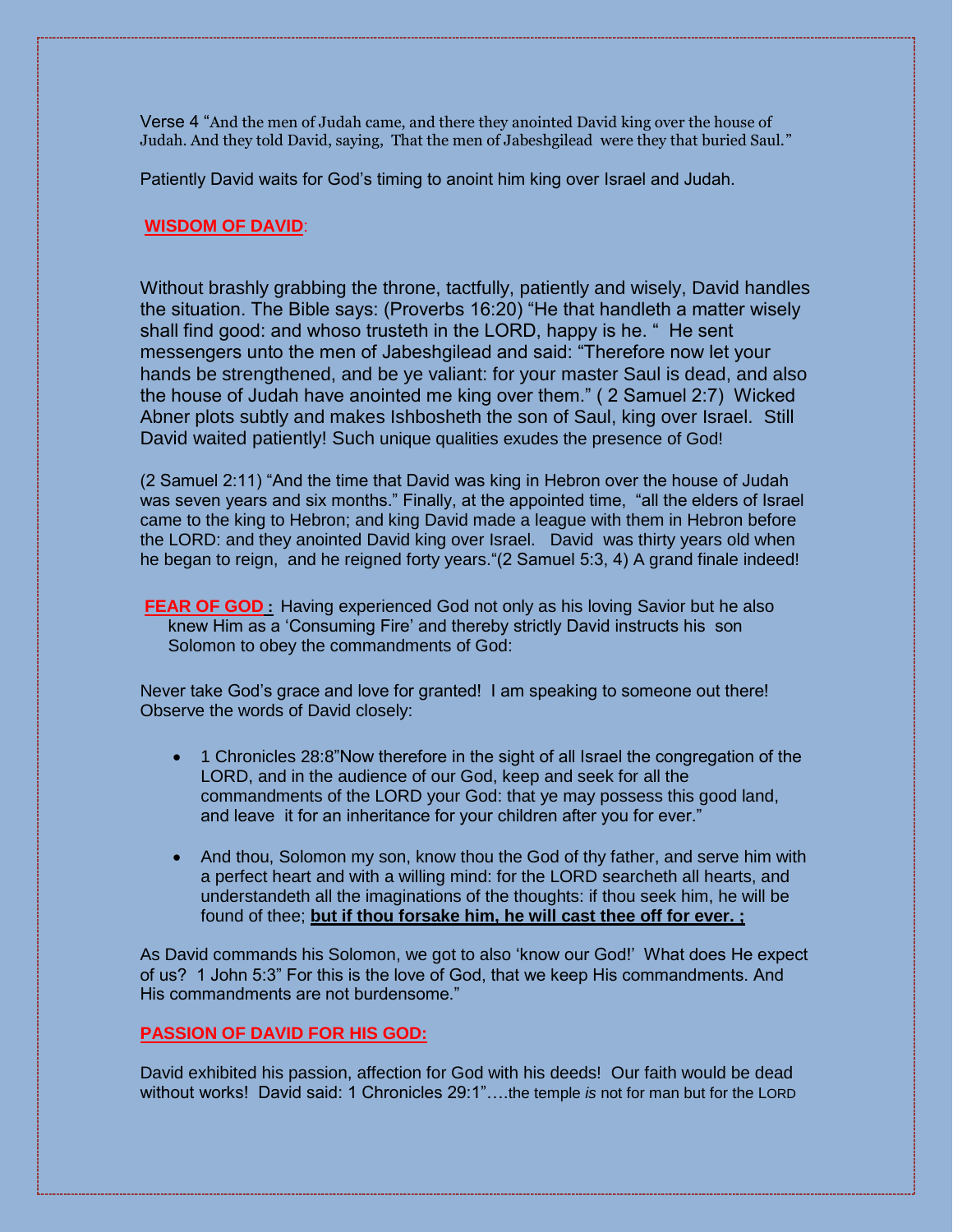God…. because I have set my affection on the house of my God, I have given to the house of my God, over and above all that I have prepared for the holy house, my own special treasure of gold and silver.."

I would like to wind up this article with this last point which is close to my heart than all the above:

#### **OBEDIENCE & THEN ASSIGNMENT:**

1 Chronicles 29:19**"** And give unto Solomon my son a perfect heart, to keep thy commandments, thy testimonies, and thy statutes, and to do all these things, and to build the palace, for the which I have made provision. "

Observe the prayer of David, he pleaded God to give his Solomon:

- a perfect and obedient heart
- to keep His commandments
- do all the above things
- and then only build the palace.

Many of us want to build palace without fulfilling the imperatives stated by God!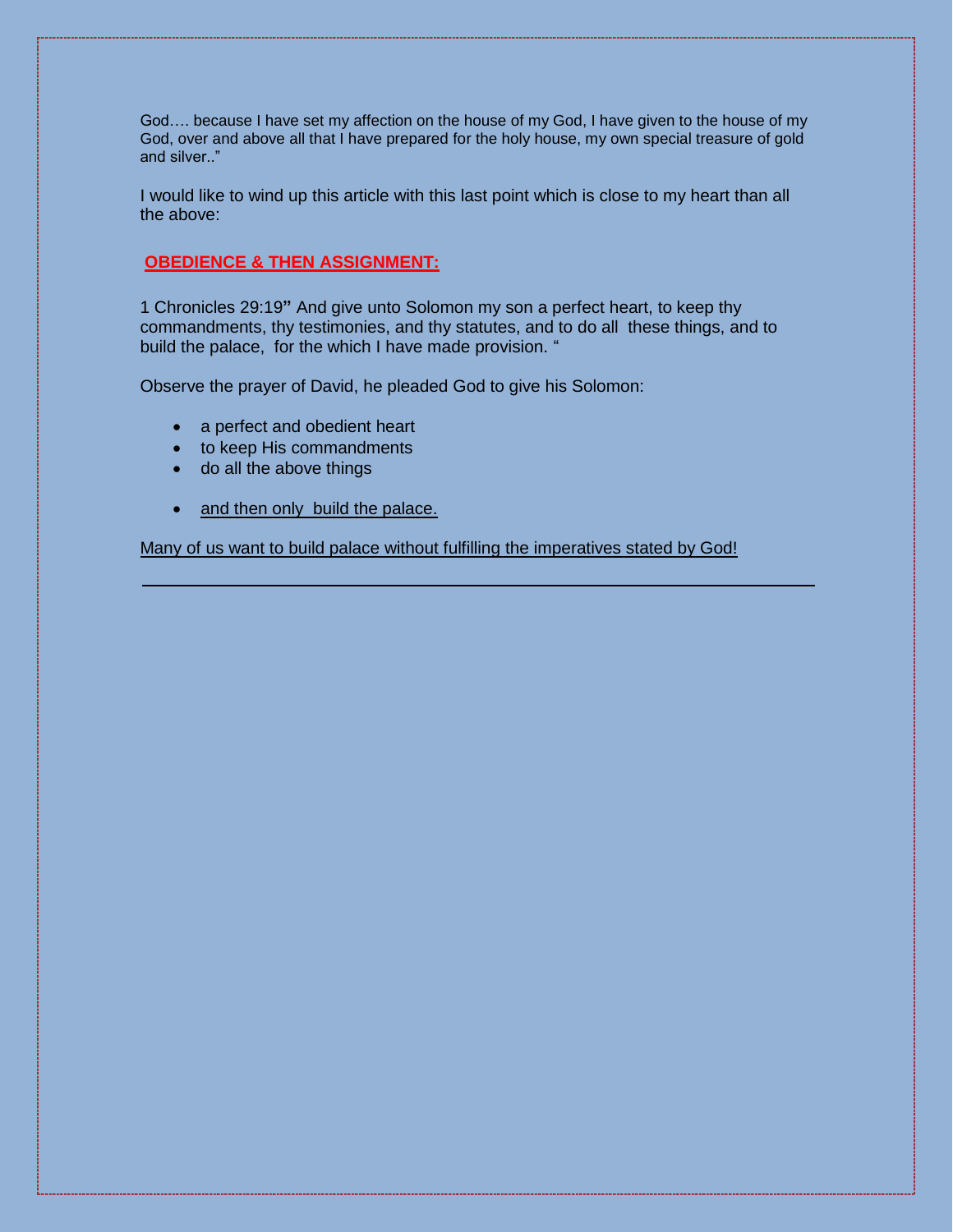## **CHAPTER THREE**



#### *Metamorphosis of Saul to Apostle Paul!*

*Galatians 2:20 "I am crucified with Christ: nevertheless I live; yet not I, but Christ liveth in me: and the life which I now live in the flesh I live by the faith of the Son of God, who loved me, and gave himself for me."*

This statement kind of brings you to a halt and makes you deeply meditate! It does for me, though. It is no longer I who live! Ah! What a profound statement! This epistle is written by Paul to the Galatians, and I want you to read the opening scripture of the first chapter of this book which opens with a bang:

"Paul, an apostle, (not of men, neither by man, but by Jesus Christ, and God the Father, who raised him from the dead;) 2 And all the brethren which are with me, unto the churches of Galatia." (Galatians 1:1)

Paul, an apostle! What a transformation! Only God can do this! This title was bestowed upon Paul by Jesus Christ Himself! Finally the book of Galatians winds up with the following words of apostle Paul:

Galatians 6: 15"For in Christ Jesus neither circumcision nor uncircumcision avails anything, but a new creation." New Creation! Paul very categorically points out that his calling as an 'apostle' was divine and not self made; however, God had to take Paul through severe persecutions and trials in order to transform him to be his apostle.

*Acts 9:1'Then Saul, still breathing threats and murder against the disciples of the Lord, went to the high priest.'*

The above scripture is the dramatic entrance of the Apostle Paul in the Bible! Well, the mere mention of his name is enough to draw gasps of admiration, stirs your passion for God and shoves you to go the extra mile for God, the book of Acts is filled with thrilling episodes of this great man of God. He is a powerful character like lightning trapped in a bottle! He is introduced as a rebellious, proud, aggressive, snobbish, murderous, fanatic man; however, God intervened in the life of this man and transformed him wonderfully.

While reading about the famous ghazal singer Jagjit Singh who had passed away recently in India, one particular statement of his, mentioned by his friend touched me; when his friend had praised him for his voice and fame, Jagjit had modestly replied: 'every dog has his day.' Not many can handle success, being humble at the peak of one's career sure needs grace and character! John the Baptist at the peek of his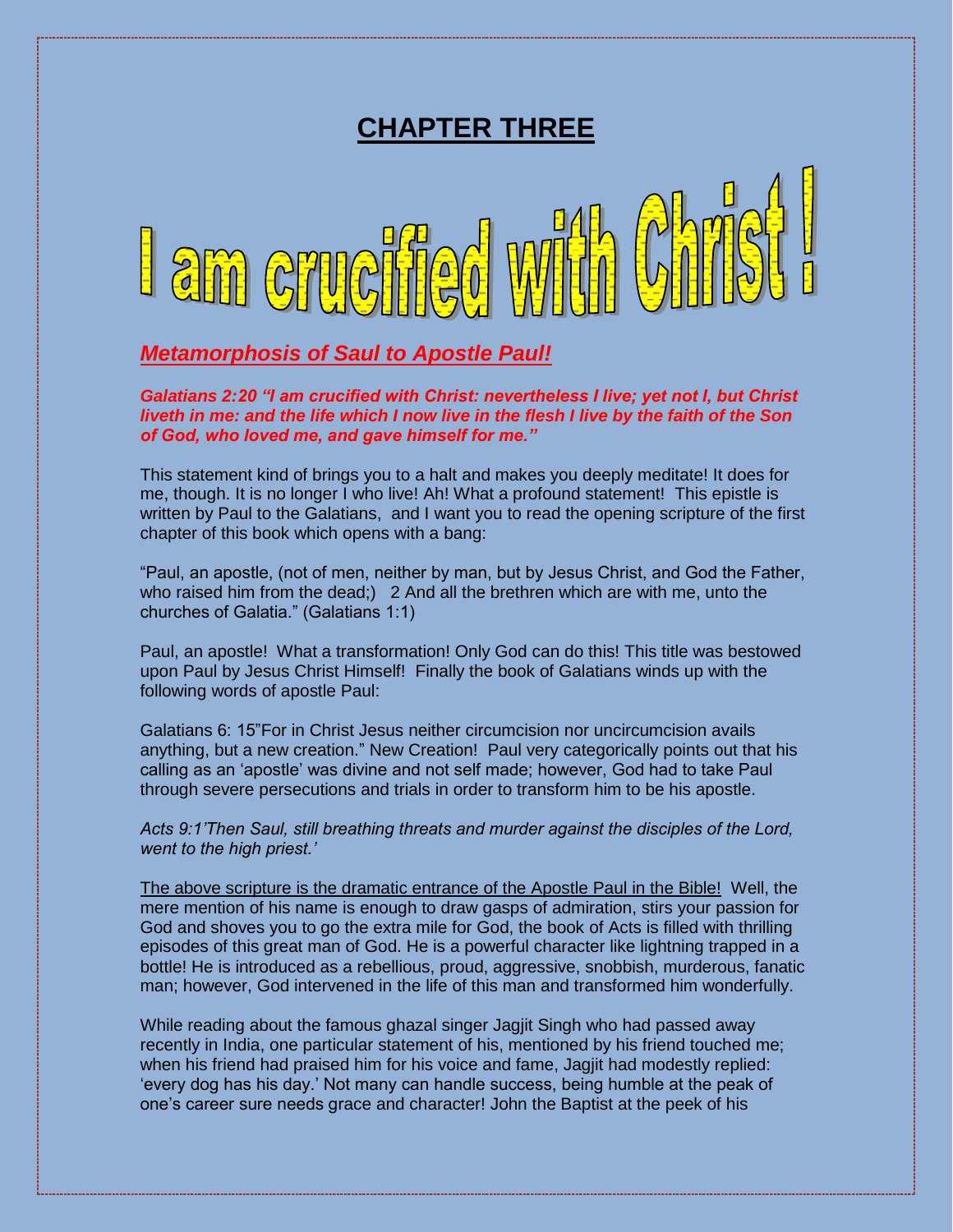ministry, while he had kings as audience and people were flocking to hear his word, he turned around to the crowd and told them: Acts 13: 25 'Who do you think I am? I am not *He.* But behold, there comes One after me, the sandals of whose feet I am not worthy to loose.' John said: 'who do you think I am' and went about decreasing himself; but today's generation use it differently, though. A highly qualified, well-paid Chief Executive of a company flexed his muscles and told his wife, 'who do you think I am?' This attitude is the cause of the downfall of many marriages and relationships. We see many marriages breaking due to colossal ego hassles; the more the salary, the more the pride……..this is a dangerous trend like the tsunami wave threatening the society. Beware! The Bible says:

Proverbs 21:4 'A haughty look, a proud heart, And the plowing of the wicked are sin.'

Proverbs 21:24 'A proud and haughty man --- "Scoffer" is his name; He acts with arrogant pride.'

Paul was near Damascus, almost at his journey's end, ready to enter the city, the chief city of Syria, when he had a powerful encounter with the 'LIGHT.' **Paul had an encounter with the 'Light' Jesus Christ, before he could confront the dark forces**! Let me put this in Paul's own words to King Agrippa: Acts 26:13 "at midday, O king, along the road I saw a light from heaven, brighter than the sun, shining around me and those who journeyed with me." The light shone around him, there was no escape and it was so bright that he could not see. Such experiences don't fade away! God opened the eyes of prophet Ezekeil to see visions of heaven before he could go on a mission of prophesying **Before mission we need vision!**

to a rebellious nation. Before mission we need vision!

Read Ezekiel 1: 28"Like the appearance of a rainbow in a cloud on a rainy day, so *was* the appearance of the brightness all around it. This *was* the appearance of the likeness of the glory of the LORD. So when I saw *it,* I fell on my face, and I heard a voice of One speaking."

#### *Apostle Paul said: I die daily!*

#### *1 Corinthians 15:31 'I affirm, by the boasting in you which I have in Christ Jesus our Lord, I die daily.'*

Having rocked the world for Jesus and preached the Word for 70 years victoriously, when Rev. Billy Graham was interviewed on his  $92<sup>nd</sup>$  birthday and asked about George W Bush comments in his recent new book that Rev. Graham had helped him change his life, Graham humbly replied: 'I tried to answer all his questions as best I could, I'm grateful that the Lord worked.' And to a question about the profound impact he had on the people, he replied, 'I have not been carrying anointing in my briefcase, it was the work of the Holy Spirit and the hard work of the whole team.'

Apostle Paul said, ' I have been crucified,' can we say that today? He also mentions, "I die daily." When I talk about this, I remember the statement of Christ that should revolutionize one's life: "Carry the cross and come behind me daily." Let me tell you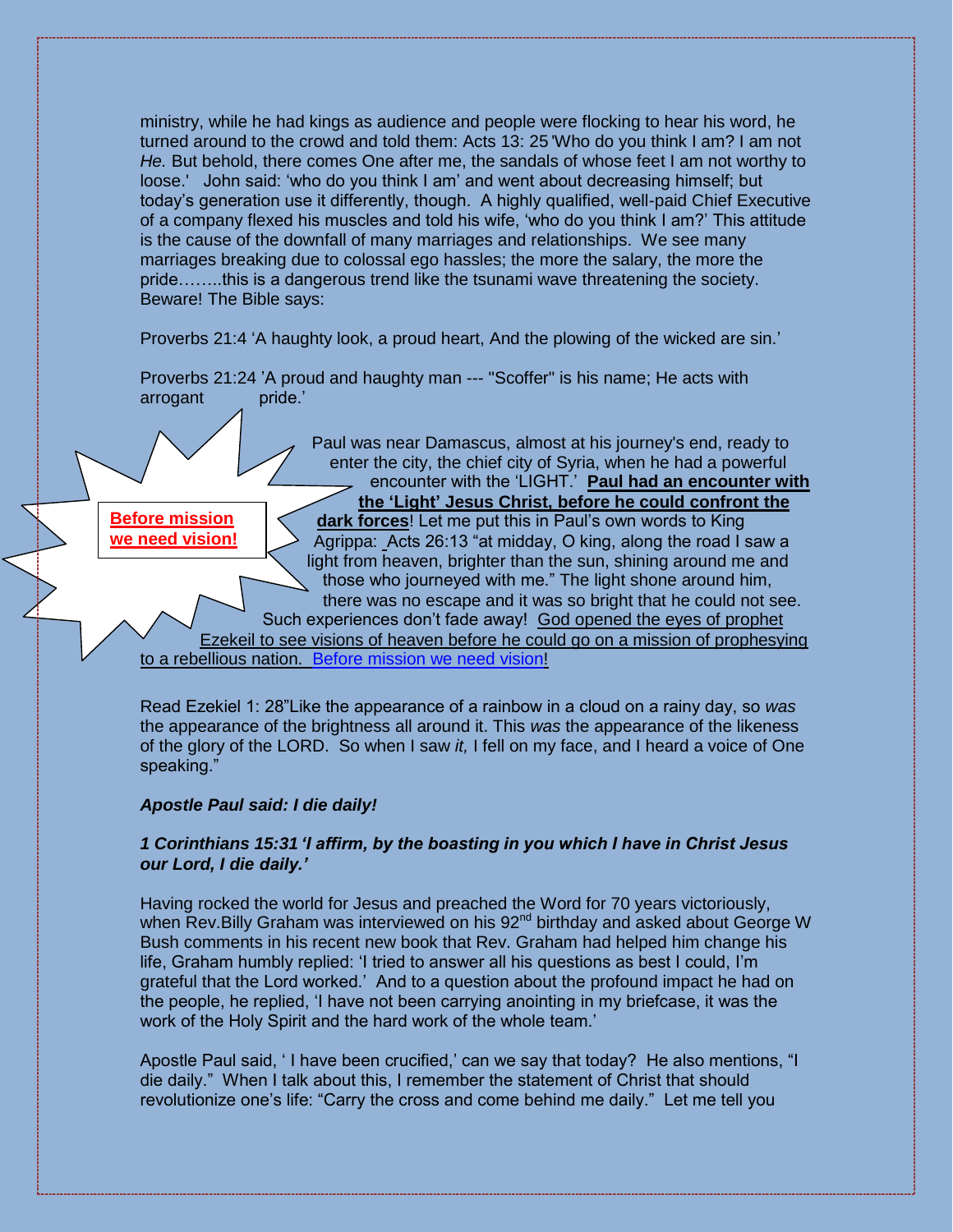something, if the Words of Christ found in mount sermon does not hit us like missiles then it just means one thing - it has not touched us. The mount sermon should instill fear and terror in our hearts! It did for me, though. The words of Jesus, 'I say to you that whoever looks at a woman to lust for her has already committed adultery with her in his heart', should permeate deep into our heart. As the Word goes deep into the roots of our life, then fruits of the Holy Spirit shows up on the outside. After reading His Word, how could one continue to watch secular movies and many other programs on TV that is nothing but subtle porn stuff? Can we say like David in Psalm 119:104"Through thy precepts I get understanding: therefore I hate every false way."

How can we be crucified? This can be achieved only through a painful process of failure, disappointments, betrayals, criticism and excruciating pain. Apostle Paul talks about this in: Acts 20:19 'serving the Lord with all humility, with many tears and trials.' Romans 5: 3,4'…..we also glory in tribulations, knowing that tribulation produces perseverance; and perseverance, character; and character, hope.'

Top cover of a music album titled 'Crucified with Jesus', would have the giant size picture of the singer/composer and a tiny cross in the bottom; nothing on the inside – the songs nor the music – or the outside would have any relevance to the title of the album: Crucified with Jesus! Christian world today is puffed up with pride, self ambition and greed. Be it Christian ministry or church, we see this attitude everywhere. There are few others who choose to stay hidden and never expose themselves; but wait a minute, the very fact of staying behind the scene becomes a point of pride. Have you watched people with the badge, 'look how humble I am?' Paul says: Colossians 2:18 Let no one cheat you of your reward, taking delight in false humility**..'** A burning passion to be like Jesus should be the true goal of every Christian!

All desires, self-gratification, selfish-ambitions, would just wither away like petals as Christ begins to possess and seize you. When His presence and love spreads all over your life, then you no longer live but Jesus Christ starts taking control of you! I'm excited as I write this!

#### *A certain man….*

#### *Acts 25:4'When they had been there many days, Festus laid Paul's case before the king, saying: "There is a certain man left a prisoner by Felix..'*

Before coming to be known as 'someone great', we need to go through the stage of being called 'a certain man' – a stage of obscurity and insecurity! Here, Festus the Governor does not even mention the name of Paul, but refers to him as 'a certain man' and a 'prisoner.' God had an uncanny way of making me read this passage at a time when I felt down and depleted. The above scripture brought resurrection in my life, it would empower you too! *Waves and caves don't affect people who are deeply carved in the palm of His Hand!* 

Some people in ministry are very particular about being referred as 'pastor', 'Rev', 'Doctor' and 'bishop'; instead of being an aroma for Christ, we find the aroma of peacock among the Christian circle. Pride! There is also an intense desire, especially among the young people, to be in some way connected with the service of the Lord, which is good; nevertheless, please note, it is no cake-walk, we do not have a straight route and a blue